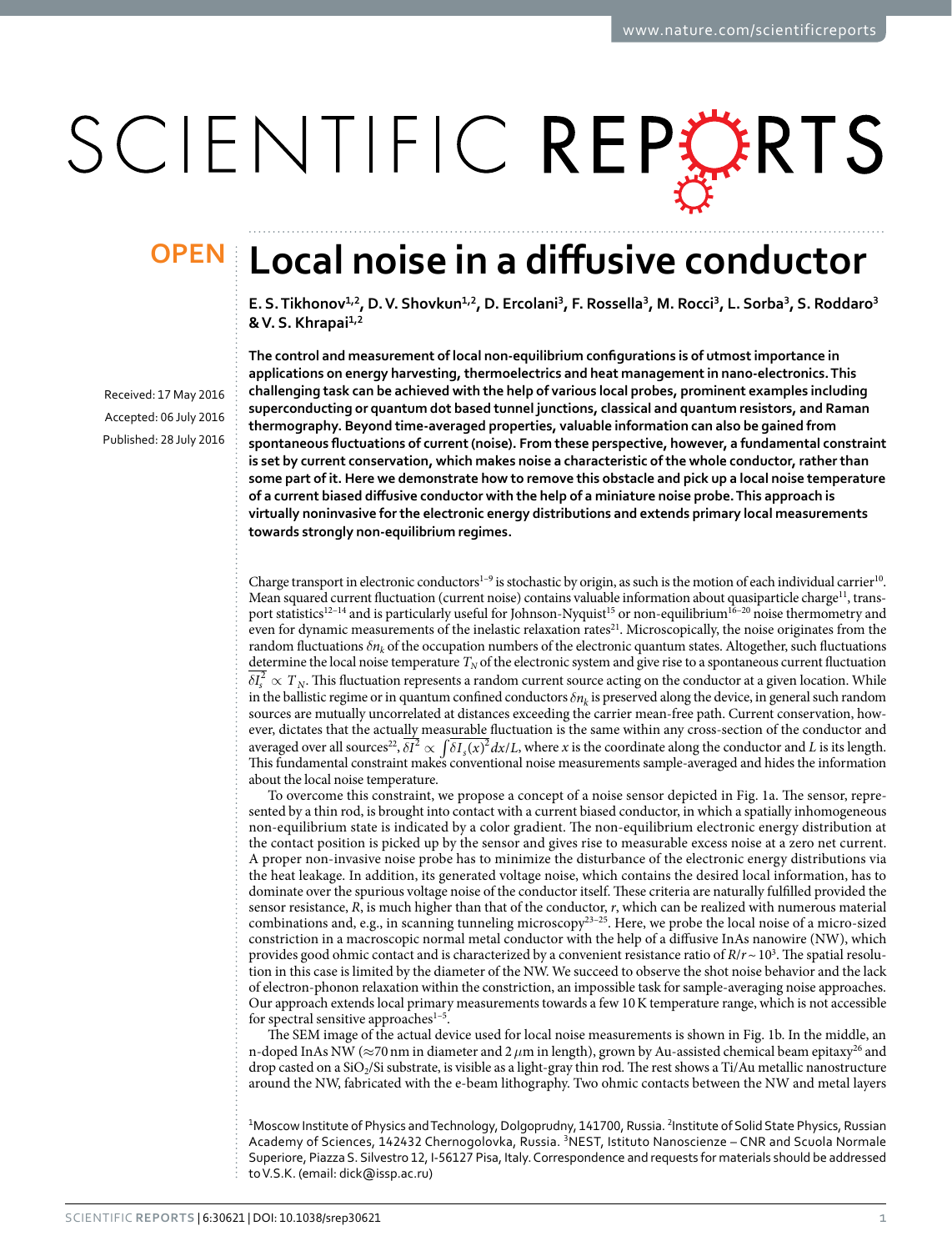

<span id="page-1-0"></span>

are marked as *test end* (red circle) and *cold end* (blue circle). The ohmic contacts are realized by means of the two bar-shaped constrictions, each of them further connected to four metallic terminals. These terminals are designed to be broader and twice thicker than the constrictions, to minimize their resistive heating during non-equilibrium driving and improve a thermal coupling to the substrate. In between, the device is additionally equipped with six plunger gates, which are kept grounded throughout the experiment. We control the non-equilibrium noise at the *test end* position by varying the driving (heating) current  $I_H$  which flows through the constriction H on the left hand side. *I<sub>H</sub>* can be switched between two current paths: from the terminals 1 or 2 towards the grounded terminal, referred to as ⊥ in the following. On the *cold end*, all the terminals apart from N are kept floating throughout the experiment.

#### **Results**

**Shot noise calibration.** The performance of the noise probe depends on the way the non-equilibrium fluctuations penetrate into the NW, as determined by the interplay of diffusion and inelastic scattering of the charge carriers<sup>[10](#page-5-1)</sup>. Compared to the elastic transport regime and depending on the nature of the inelasticity, the noise can be either enhanced, as for the electron-electron (e-e) collisions<sup>27</sup>, or suppressed, as for the electron-phonon (e-ph) relaxation<sup>22</sup>. As shown below, none of these effects is relevant to our NWs, which is an ideal case for the noise probe. To understand this better, we perform a primary calibration, biasing the NW with a transport current  $(I_{NW})$  via terminal N and measuring the induced shot noise, see [Fig. 1b](#page-1-0). In this experiment, the constrictions remain in thermal equilibrium at a given bath temperature  $T_0$ .

The result of such calibration is shown in [Fig. 2,](#page-2-0) where we plot the dependence of the measured spectral density  $(S_i)$  of the current noise on  $I_{NW}$  at different  $T_0$ . At increasing transport current,  $S_i$  crosses over from the equilibrium Johnson-Nyquist value of  $4k_BT_0/R$  to the closely linear dependence  $S_f \approx 2eFl_{Iwh}$ , where *F*,  $k_B$  and *e* are, respectively, the Fano factor, the Boltzman constant and the elementary charge and *R* is the linear response resistance of the NW. This observation evidences the shot noise behavior with the Fano factor of *F*≈0.3 (dashed line), which is remarkably close to the universal value of 1/3 in metallic diffusive conductors with negligible inelastic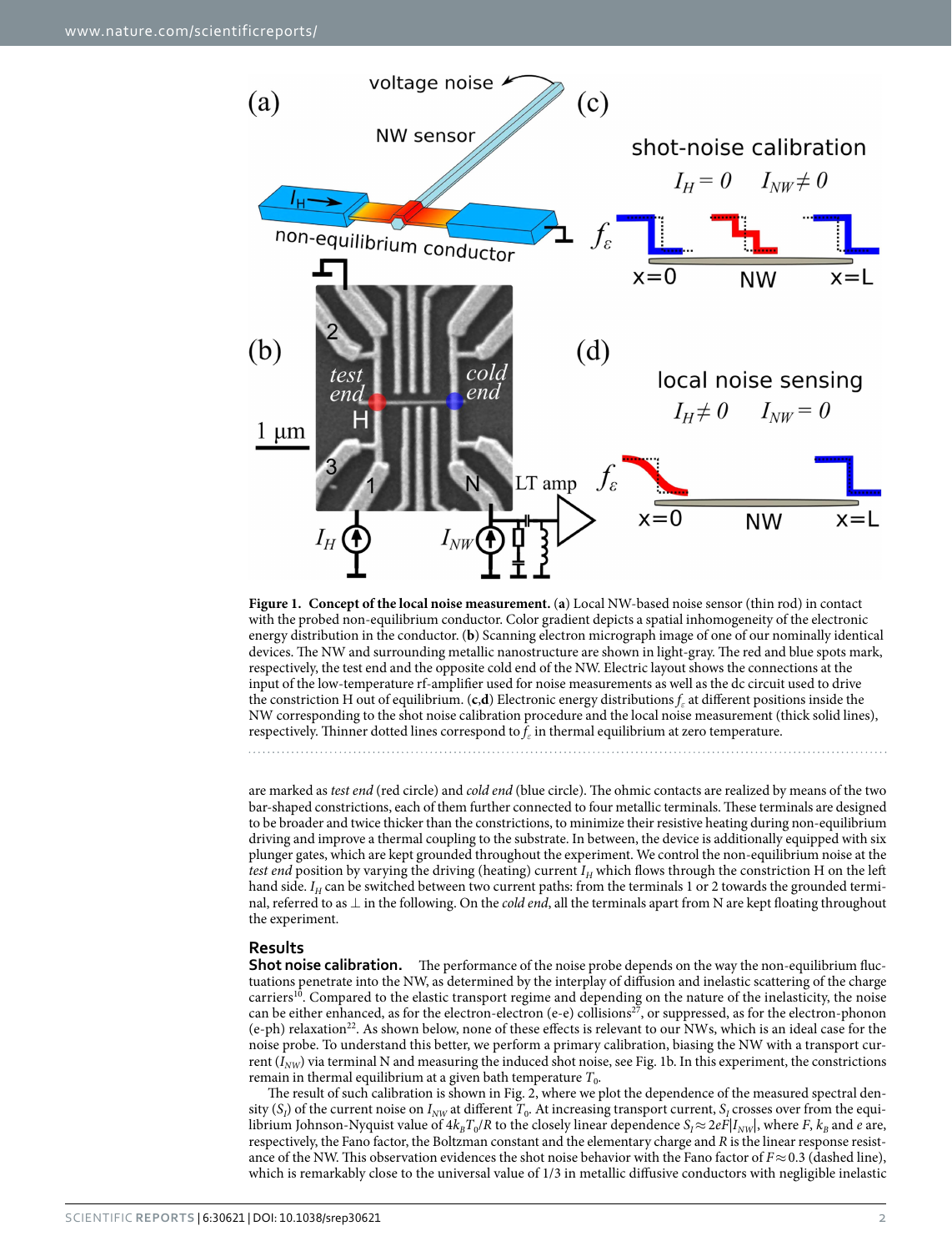

<span id="page-2-0"></span>**Figure 2. Shot noise measurements.** Noise spectral density in dependence on the bias current in device NW1. Different symbols correspond to different  $T_0$ , see legend. The slope of the dashed guide line corresponds to the Fano factor of *F*=0.3, close to the universal value for diffusive metallic conductors. Inset: magnified region of small  $I_{NW}$  measured at  $T_0 \approx 0.5$  K for the devices NW1 and NW3.

scattering<sup>22,28</sup>. These findings are independent of the device choice, see the inset of [Fig. 2,](#page-2-0) and  $T_0$  and persist up to  $|I_{NW}| \approx 1 \,\mu$ A, i.e. the voltage drop of more than 10 mV across the NW. We conclude that the charge transport in our InAs NWs occurs via elastic diffusion, whereas the e-ph relaxation<sup>22</sup> and the e-e collisions<sup>[27](#page-6-8)</sup> can be safely neglected for carrier excess energies below 10meV in respect to the Fermi level. Remarkably, this observation is even more favorable, than ab initio estimates of the inelastic scattering rates (Supplemental Material).

The fact that the NW behaves as an elastic diffusive conductor facilitates the calibration of the probe sensitivity to the noise at its *test end*. The randomness of the carrier diffusion process inside the NW gives rise to a complete loss of correlations between the average occupancy of the quantum state and the direction of the carrier momentum. Still, *nk* retains the dependence on the carrier energy *ε* characterized by the energy distribution function  $\overline{n_k} \equiv f$ . For elastic diffusion,  $f_\varepsilon$  obeys the Laplace's equation<sup>22</sup>, that is  $\partial^2 f_\varepsilon(x)/\partial x^2 = 0$ , where *x* is the coordinate along the NW. The solution of this equation is:

$$
f_{\varepsilon}(x) = \left(1 - \frac{x}{L}\right) f_{\varepsilon}(0) + \frac{x}{L} f_{\varepsilon}(L),\tag{1}
$$

with the boundary conditions *fε* (0) and *fε* (*L*) set, respectively, by the energy distributions at the *test end* and the *cold end* of the NW. Spontaneous current fluctuations in a given cross-section of the NW can be conveniently described in terms of the local noise temperature, which is defined as<sup>22,[27](#page-6-8)</sup>  $T_N(x) = k_B^{-1} \int f_{\varepsilon}(x) (1 - f_{\varepsilon}(x)) d\varepsilon$ . These fluctuations sum up<sup>22</sup> such that the  $T_N(x)$  averages along the device to give response of the noise sensor:

$$
T_S = \int T_N(x) \frac{dx}{L}, S_I = \frac{4k_B}{R} T_S,
$$
\n<sup>(2)</sup>

where  $T<sub>S</sub>$  and *R* are, respectively, the measured noise temperature of the NW-sensor and its resistance.

In the regime of shot noise calibration,  $f_{\varepsilon}(0)$  and  $f_{\varepsilon}(L)$  represent the equilibrium Fermi distributions with the chemical potential difference determined by the voltage drop across the NW. Here, the eqs (1) and (2) predict the well-known double-step distribution in the middle of the NW, see [Fig. 1c,](#page-1-0) and the universal *F*= 1/3 for the shot noise Fano factor<sup>[22](#page-6-5)</sup>. The regime of local noise sensing, addressed below, is different in two respects: (i) the unknown energy distribution at the *test end* is non-equilibrium and (ii) no net current flows through the NW,  $I_{NW}$  = 0. Here, the eqs (1) and (2) relate the measured noise of the sensor and the local noise temperature of the conductor under test. In the limit of strong non-equilibrium,  $T_N(0) \gg T_0$ , we arrive simply at  $T_S \approx \alpha T_N(0)$ , that is the sensor directly measures the noise temperature of the conductor at the position of their mutual contact. As discussed above, elastic diffusive transport in our NWs persists up to at least 10meV excitation energies, making our local noise thermometry well applicable within a few 10 K temperature range. A pre-factor  $\alpha$  is slightly sensitive<sup>[29](#page-6-10)</sup> to the shape of  $f_{\varepsilon}$  (0), e.g.,  $\alpha = \frac{2}{3}$  for a double-step shaped distribution, similar to that sketched in [Fig. 1c](#page-1-0), and  $\alpha = \frac{1 + \ln 2}{3} \approx 0.56$  for an equilibrium Fermi-Dirac distribution. For definiteness, the a-priori unknown energy distribution at the *test end* is assumed below to be of equilibrium type, which is not important for any of our conclusions.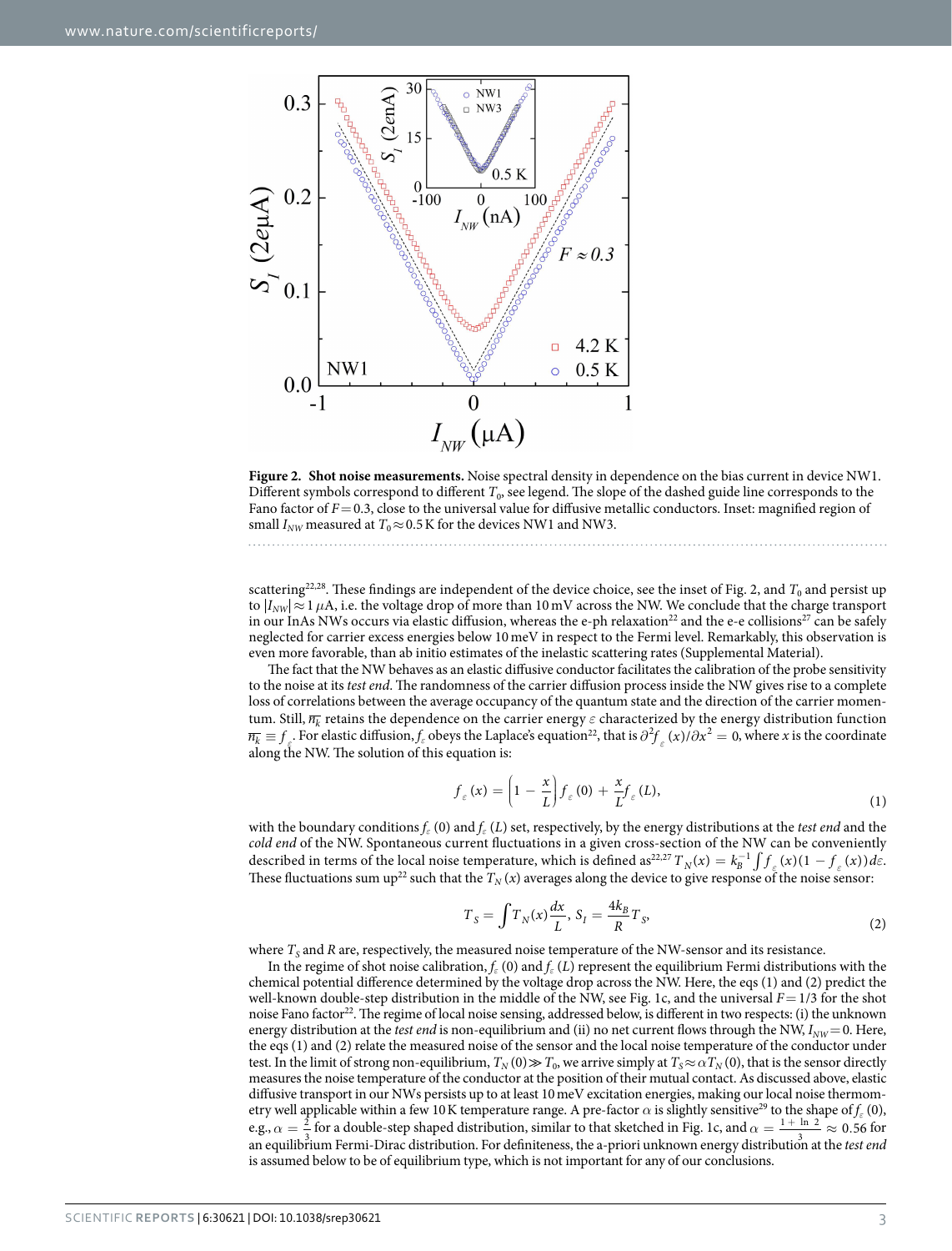

<span id="page-3-0"></span>**Figure 3. Local noise measurement at**  $T_0 = 4.2$  **K. Measured noise temperature of the NW-sensor in** dependence on the current *I<sub>H</sub>* through metallic terminals for two biasing configurations shown by different symbols, see legend. Corresponding predictions of the model calculation are shown by the dashed lines. The shot noise fit in configuration 1→⊥ is shown by the solid line. Insets: Color-scale plots of the calculated spatial temperature distributions in the metallic constriction and neighboring terminals at  $I_H$  = 1 mA for the two configurations. The model accounts for the Joule heating, Wiedemann-Franz heat conduction and e-ph cooling and assumes local thermal equilibrium.

**Sensing the local noise.** Next we describe the main result of our paper—the proof of concept of the local noise sensor. In this experiment, the noise of the unbiased NW-sensor is measured in response to the driving current *I<sub>H</sub>* sent via the constriction or bypassing it, respectively, in biasing configurations  $1 \rightarrow \perp$  and  $2 \rightarrow \perp$ , see the micrograph in [Fig. 1b](#page-1-0).

[Figure 3](#page-3-0) shows the measured noise temperature of the sensor  $T_s$  in dependence on  $I_H$  at 4.2K for the device NW1 (solid symbols) in the biasing configuration 1→⊥. By definition, the absolute values of *T<sub>S</sub>* translate into a measured voltage noise as  $\delta V^2 \approx 4k_B T_S R \Delta f$ , where  $\Delta f$  is the measurement bandwidth and  $R \sim 10$  kΩ is the resistance of the NW, which is much higher than that of the metallic terminals connecting it to the ground,  $r_M \sim 20 \Omega$ . On the other hand,  $\delta V^2$  consists of two contributions, the NW noise  $\delta V^2_{NW}$  and the terminals noise  $\delta V^2_M$ . Obviously,  $\delta V_M^2 \ll \delta V_{NW}^2$ , since the noise temperature of the metallic terminals,  $T_M$ , is the same order of magni-<u>tude</u> as <u>the</u> temperature at the *test end*,  $T_N(0)$ , and  $T_N(0) \sim T_S$  as we derived above. Note also, that assuming  $\frac{\partial V_M^2}{\partial V_M^2}$   $\sim \frac{\partial V^2}{\partial V_M^2}$  one would arrive at an unreasonable estimate of  $T_M \sim (R/r_M)T_S \sim 1000$  K. This remarkable feature of [Fig. 3](#page-3-0) demonstrates that the voltage noise of the metallic terminals can be safely neglected and  $T_s = T_{NW}$ . Therefore, in agreement with the eqs (1) and (2), the measured noise is generated in the NW in response to a local non-equilibrium carrier distribution penetrating via its *test end*. In comparison, the noise response is considerably weaker in a biasing configuration 2→ ⊥, for which *IH* bypasses the constriction, shown by open circles in [Fig. 3](#page-3-0). This additionally verifies that the measured noise is a local characteristics.

 $T<sub>S</sub>$  demonstrates a parabolic increase near the origin and an almost linear dependence at large  $I<sub>H</sub>$ . The tendency towards a linear dependence of  $T<sub>S</sub>$  on the drive current for the upper trace in [Fig. 3](#page-3-0) is consistent with the shot noise dominated regime of the current biased constriction, which takes place at inefficient electron-phonon (e-ph) energy relaxation. In this regime, under the assumption of local equilibrium, one expects a standard spatial temperature distribution along the constriction, determined by a balance of the Joule heating and the Wiedemann-Franz thermal conduction<sup>27</sup>. The maximum local temperature is attained at the *test end* and equals  $T_N(0) = \sqrt{3e^2/(4\pi^2k_B^2)}V^2 + T_L^2$ , where  $V = rI_H$  is the voltage drop on the constriction and  $T_L$  is the temperature in the metallic leads. The solid line in [Fig. 3](#page-3-0) corresponds to a fit parameter  $r = 3.7 Ω$  and  $T_L = T_0$ , i.e., negligible Joule self-heating of the leads. Still, in this experiment the bath temperature is too high to rule out the impact of e-ph energy relaxation in the constriction. For comparison, we performed model calculations of spatial temperature distribution in the constriction and the leads for the two biasing configurations and with the Wiedemann-Franz heat conduction and the e-ph relaxation taken into account, see the insets of [Fig. 3.](#page-3-0) Reasonable fits of the sensor response could be obtained for the e-ph cooling power density of  $\sum (T^5 - T_0^5)$ , with  $\Sigma=0.1$  nW  $\mu\text{m}^{-3}$ K $^{-5}$ , see the dashed lines in [Fig. 3.](#page-3-0)

The inefficiency of the e-ph relaxation becomes evident at a lower bath temperature. In [Fig. 4](#page-4-0) we plot the results of the local noise sensing at  $T_0$ =0.5K in three devices, all in the biasing configuration 1→⊥. We observe a closely linear dependence on  $I_H$  over an order of magnitude increase of  $T_S$  (symbols). This behavior is qualitatively different from a sub-linear dependence of  $T<sub>S</sub>$  on  $I<sub>H</sub>$ , which is expected in presence of e-ph relaxation, see the dashed line fit, obtained with the same parameter  $\Sigma$  as the fits of [Fig. 3](#page-3-0). By contrast, the data is perfectly consistent with the linear shot noise behavior, see the solid line fit, which corresponds to the shot noise of the constriction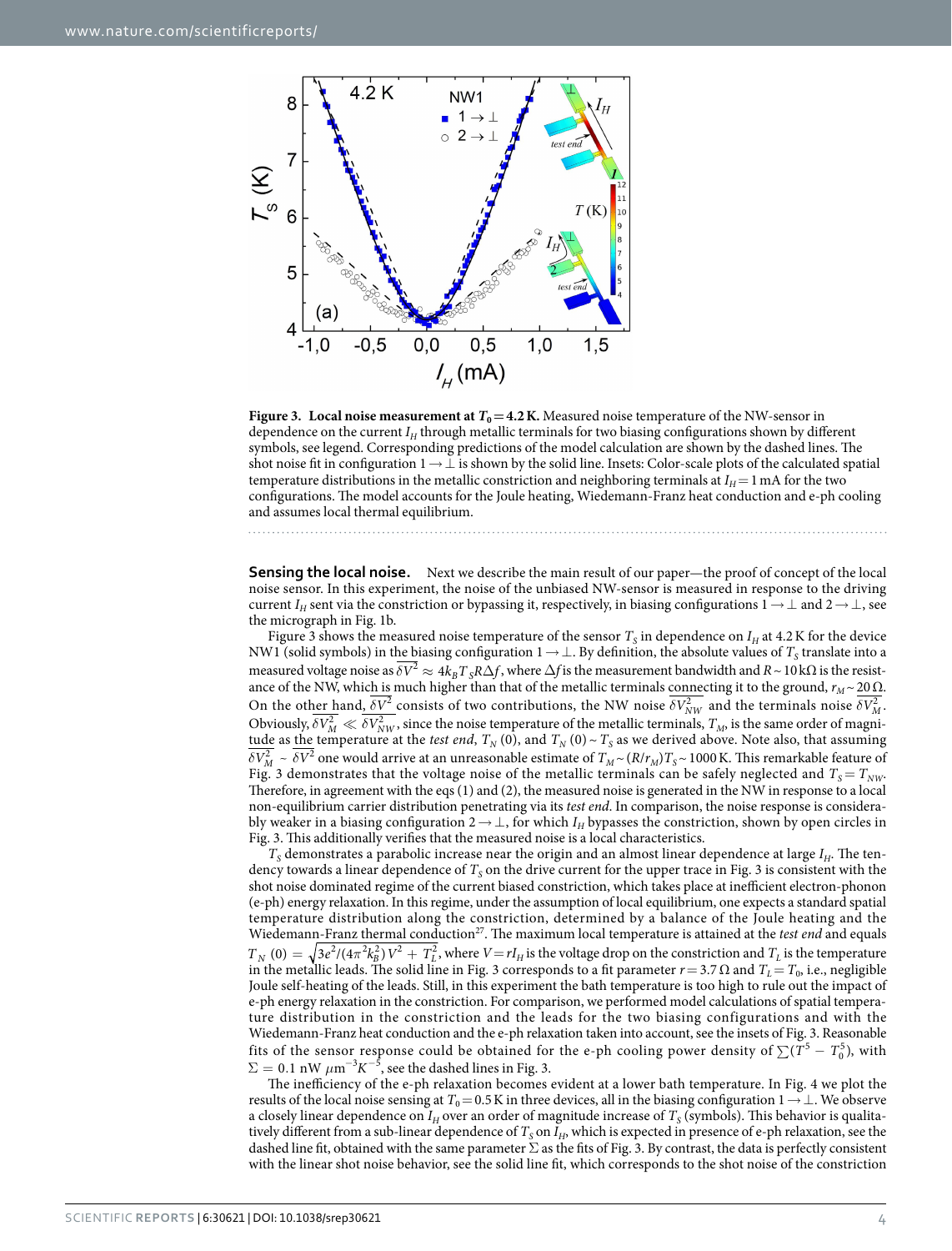

<span id="page-4-0"></span>**Figure 4.** Local noise measurement at  $T_0 = 0.5$  K. Measured noise temperature of the NW-sensor in dependence on the bias current  $I_H$  in the configuration  $1 \to \perp$  for three devices used (symbols, see legend). Dashed line is the prediction of the numerical calculation at local equilibrium. Solid line corresponds to a shot noise fit.

with  $r = 3.6$  Ω. Similar to the case of  $T_0 = 4.2$  K, this *r* value is somewhat higher than typically measured four-terminal resistances of 2.8  $\div$  2.9  $\Omega$  in our devices, which is a reasonable discrepancy in view of the constric-tion geometry, see [Fig. 1b.](#page-1-0) The shot noise fit of [Fig. 4](#page-4-0) fails to describe a little downward kink at  $|I_H| \sim 0.4$  mA, more or less pronounced in all our devices. The origin of this kink is not understood and might be related to peculiarities in the convection<sup>30</sup> or even boiling of the surrounding liquid <sup>3</sup>He. The observation of shot noise behavior in [Fig. 4](#page-4-0) demonstrates a success of our local noise measurement approach. Our short constrictions are connected via macroscopic leads, each with a typical resistance of  $\sim$ 20  $\Omega$ . Thus, in conventional two-terminal noise measurements, even a minor increase of the Johnson-Nyquist noise of the leads, owing to their Joule self-heating, would completely mask the constriction shot noise<sup>31</sup>.

The shot noise behavior in short constrictions is a consequence of hot electron out-diffusion in the leads, which occurs faster than the time-scale of e-ph relaxation,  $\tau_{diff} \ll \tau_{e-ph} \sim T^{-3}$ . An estimate based on a free-electron model<sup>32</sup> is roughly consistent with the experiment, giving  $\tau_{diff} \sim \tau_{e-ph} \sim 150$  ps at  $T = 10$  K. In longer constrictions the diffusion time increases as  $\tau_{diff} \sim L^2$ , and we expect the e-ph relaxation to take over. This is demonstrated in a second generation devices, in which a NW is divided in two sections, each serving as a local noise probe, see the inset of [Fig. 5](#page-5-2). The local noise signals, which arise from biasing either a short constriction H1 or a long meander-shaped heater H2, are picked up at the contact N. These signals are plotted in the body of [Fig. 5](#page-5-2), symbols. The noise of the short constriction H1, circles has a linear dependence on current, which is perfectly consistent with the shot noise fit for *r*=3.1Ω, see the lower solid line. Remarkably, the shot noise behavior is shown to persist here up to *I<sub>H</sub>*=3 mA, corresponding to local temperatures of  $T_N(0) \approx 30$  K in the center of the constriction. By contrast, the noise of the long heater H2, squares, is much smaller than its expected shot noise value, upper solid line, and exhibits a sub-linear current dependence, evidencing a dominant role of the e-ph relaxation. Yet, in this case, the measured *T<sub>S</sub>* is considerably higher than the estimate obtained under assumptions of the dominant e-ph relaxation,  $P_J = \Sigma (T^5 - T_0^5)$ , where  $P_J$  is the Joule power dissipated per unit volume of the heater H2, see the dashed line in [Fig. 5.](#page-5-2) This indicates that e-ph cooling is bottlenecked by Kapitza resistance and/ or poor substrate heat conduction. From these data, we estimate that in our short constrictions the e-ph relaxation dissipates just a few percent of the total Joule heat, explaining the observed shot noise behavior.

#### **Discussion**

In summary, we realized a local noise measurement in a current biased metallic conductor using InAs nanowire as a miniature noise probe. This approach enabled us to measure a shot noise of a micro-sized constriction connected to macroscopic resistive leads, an impossible task for conventional noise approaches. Our experiment represents a conceptually simple primary local measurement, not limited to very low temperatures and small lead resistances and compatible with various material combinations. As such, we envision, that local noise probing will turn useful for non-invasive spatially resolved studies in non-equilibrium nano-circuits.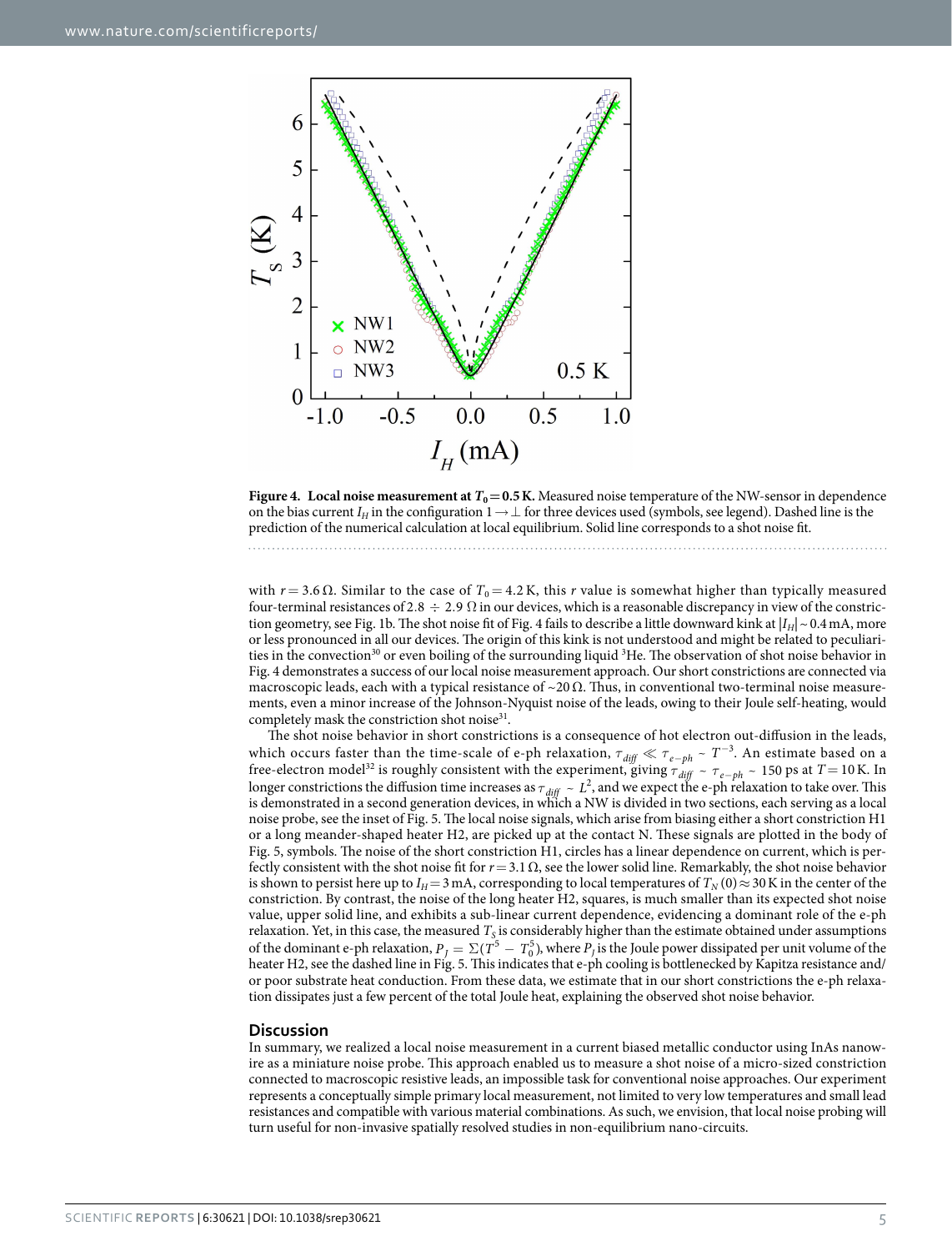

<span id="page-5-2"></span>**Figure 5. Competition between the shot noise and the e-ph energy relaxation.** Measured noise temperature of the NW-sensor in dependence on the bias current *I<sub>H</sub>* through the short constriction H1 (circles) and through the long meander-shaped heater H2 (squares). Solid lines are the fits corresponding to the shot noise behaviour in H1 and H2 with  $r=3.1$  Ω and  $r=30$  Ω (four-terminal resistance of H2), respectively. Dashed line is the prediction of the e-ph energy relaxation case in H2 with the cooling rate  $\Sigma = 0.1 \text{ nW} \mu \text{m}^{-3} \text{K}^{-5}$ . Inset: Colored SEM image of the device.

#### **Methods**

Au-assisted Se doped InAs NWs are grown by chemical beam epitaxy on an InAs(111) B substrate. The carrier density of the InAs NWs derived by field effect measurements is about  $1 \times 10^{18}$  cm<sup>-3</sup>. Typical ohmic contact resistance in our devices is below 100 Ω, whereas the NW resistance is about 10 kΩ per micrometer. We performed the measurements in two 3 He inserts, with the samples immersed in liquid (at *T*= 0.5K) or in gas (at *T*= 4.2K) and placed vertically face down. The shot noise spectral density was measured using home-made low-temperature amplifiers (LTamp) with a voltage gain of about 10 dB, input current noise of ~10<sup>−</sup><sup>27</sup>*A*<sup>2</sup> /*Hz* and dissipated power of ~200*μ*W. We used a resonant tank circuit at the input of the LTamp, see the sketch in [Fig. 1b,](#page-1-0) with a ground bypass capacitance of a coaxial cable and contact pads ~40pF, a hand-wound inductance of ~6*μ*H and a load resistance of 10 *k*Ω. The output of the LTamp was fed into the low noise 75 dB total voltage gain room temperature amplification stage followed by a hand-made analogue filter and a power detector. The setup has a bandwidth of  $\Delta f$ ~0.5 MHz around a center frequency of ≈10 MHz. A calibration was achieved by means of equilibrium Johnson-Nyquist noise thermometry. For this purpose we used a commercial pHEMT transistor connected in parallel with the device, that was depleted otherwise. All transport measurements were performed with the help of a two-terminal or four-terminal lock-in resistance measurement.

#### **References**

- <span id="page-5-0"></span>1. Pothier, H., Guéron, S., Birge, N. O., Esteve, D. & Devoret, M. H. Energy distribution function of quasiparticles in mesoscopic wires. *Phys. Rev. Lett.* **79,** 3490–3493, doi: http://dx.doi.org/10.1103/PhysRevLett.79.349010.1103/physrevlett.79.3490 (1997).
- 2. Giazotto, F., Heikkilä, T. T., Luukanen, A., Savin, A. M. & Pekola, J. P. Opportunities for mesoscopics in thermometry and refrigeration: Physics and applications. *Rev. Mod. Phys.* **78,** 217–274, doi: http://link.aps.org/doi/10.1103/RevModPhys.78.21710.1103/ RevModPhys.78.217 (2006).
- 3. Altimiras, C. *et al.* Non-equilibrium edge-channel spectroscopy in the integer quantum hall regime. *Nat Phys* **6,** 34–39, doi: http:// dx.doi.org/10.1038/nphys142910.1038/nphys1429 (2009).
- 4. Hoffmann, E. A. *et al.* Measuring temperature gradients over nanometer length scales. *Nano Letters* **9,** 779–783, doi: http://dx.doi. org/10.1021/nl803404210.1021/nl8034042 (2009).
- 5. Venkatachalam, V., Hart, S., Pfeiffer, L., West, K. & Yacoby, A. Local thermometry of neutral modes on the quantum hall edge. *Nat Phys* **8,** 676–681, doi: http://dx.doi.org/10.1038/nphys238410.1038/nphys2384 (2012).
- 6. Wu, P. M. *et al.* Large thermoelectric power factor enhancement observed in InAs nanowires. *Nano Letters* **13,** 4080–4086, doi: http://dx.doi.org/10.1021/nl401501j10.1021/nl401501j (2013).
- 7. Prokudina, M. G. *et al.* Tunable nonequilibrium luttinger liquid based on counterpropagating edge channels. *Phys. Rev. Lett.* **112,** 216402, doi: http://link.aps.org/doi/10.1103/PhysRevLett.112.21640210.1103/PhysRevLett.112.216402 (2014).
- 8. Doerk, G. S., Carraro, C. & Maboudian, R. Single nanowire thermal conductivity measurements by raman thermography. *ACS Nano* **4,** 4908–4914, doi: http://dx.doi.org/10.1021/nn101242910.1021/nn1012429 (2010).
- Yazji, S. et al. Complete thermoelectric benchmarking of individual InSb nanowires by combined micro-raman and electric transport analysis. *Nano Research* **8,** 4048–4060, doi: http://dx.doi.org/10.1007/s12274-015-0906-810.1007/s12274-015-0906-8 (2015).
- <span id="page-5-1"></span>10. Blanter, Y. & Büttiker, M. Shot noise in mesoscopic conductors. *Physics Reports* **336,** 1–166, doi: http://dx.doi.org/10.1016/S0370- 1573(99)00123-410.1016/S0370-1573(99)00123-4 (2000).